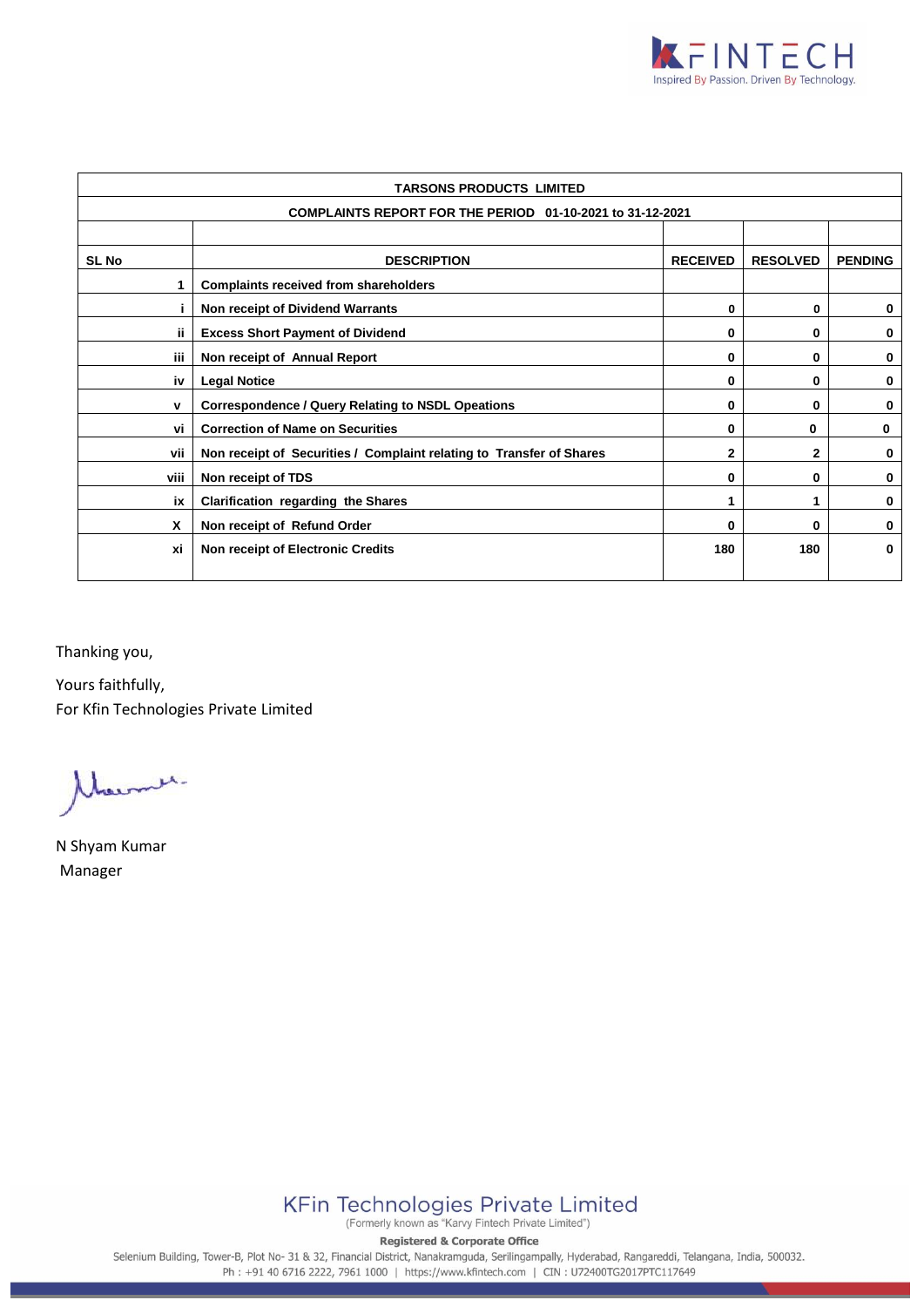

# **FW: Complaint Reference No - NSEHO/0024660/21-22/CO/ISC**

**Priyanka Dakalia <priyanka@tarsons.in>** Tue, Jan 11, 2022 at 11:30 PM

To: Santosh Agarwal <santosh@tarsons.in>, Vanita Kanoi | Mehta & Mehta | <vanita@mehta-mehta.com>, Pooja Dandekar <pooja@mehta-mehta.in>, Ashwini Inamdar | Mehta & Mehta | <ashwini.i@mehta-mehta.com>, Suman Lahoti <suman@mehta-mehta.in>, Piyush Khater <piyush@tarsons.in>, Govind Gupta <govind@tarsons.in>, N Shyam Kumar <shyam.kumar@kfintech.com>, Reepon Kumar Sahoo <ReeponKumar.Sahoo@kfintech.com>

Dear Santosh Ji,

There is no investors complaint is showing in SCORES, please view the screen shot below, Maximum Complaints responded by Repoon,

Repoon,Please take care and address the attached Complaints for Ramniwas urgently.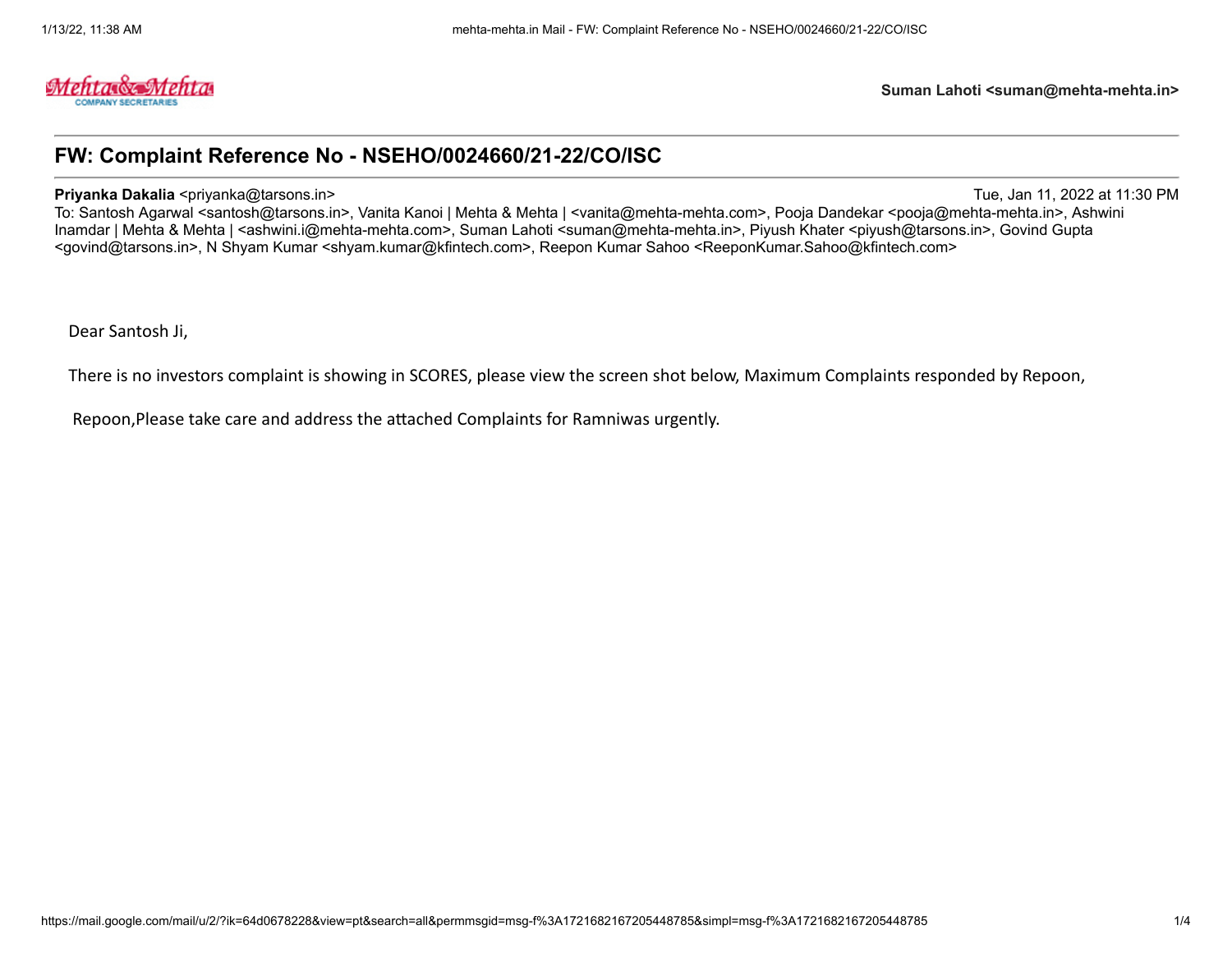### 1/13/22, 11:38 AM mehta-mehta.in Mail - FW: Complaint Reference No - NSEHO/0024660/21-22/CO/ISC

| $\Box$                                                       | $\bigcirc$ : SCORES :<br><b>De</b> Mail - Priyanka Dakalia - Outlook X                                                      | $\times$ +                                                                  |                        |                              |                                                                                                           |                 |                                                           |        |     |   | $\Box$                  | $\times$ |
|--------------------------------------------------------------|-----------------------------------------------------------------------------------------------------------------------------|-----------------------------------------------------------------------------|------------------------|------------------------------|-----------------------------------------------------------------------------------------------------------|-----------------|-----------------------------------------------------------|--------|-----|---|-------------------------|----------|
| C<br>$\leftarrow$<br>$\rightarrow$                           | https://www.scores.gov.in/admin/newreviewReceipts.html                                                                      |                                                                             |                        |                              |                                                                                                           |                 |                                                           | $\sim$ | ∕`≡ | ⊕ | $\overline{\mathbf{2}}$ | $\cdots$ |
|                                                              | <b>Securities and Exchange Board of India</b><br><b>Welcome: Piyush Khater, Company Secretary, TARSONS PRODUCTS LIMITED</b> |                                                                             |                        |                              | Version 2.0                                                                                               | <b>RES</b><br>S |                                                           |        |     |   |                         |          |
|                                                              | Complaint C Search C Change Password & View Login Usage Edit Profile User Manual Logout O                                   |                                                                             |                        |                              | Last Successful Login on : 2022-01-10 13:58:47.167<br>Last Unsuccessful Login on: 2021-12-14 19:05:43.305 |                 |                                                           |        |     |   |                         |          |
|                                                              |                                                                                                                             | <b>Review Complaints</b><br>New(0) Pending(0) ATR(0) Clarification/Reply(0) |                        |                              |                                                                                                           |                 |                                                           |        |     |   |                         |          |
| Copy                                                         | Excel PDF Print                                                                                                             |                                                                             |                        |                              |                                                                                                           | <b>Search</b>   |                                                           |        |     |   |                         |          |
|                                                              | <b>REVIEW-New Complaint(s)</b>                                                                                              |                                                                             |                        |                              |                                                                                                           |                 |                                                           |        |     |   |                         |          |
|                                                              | <b>Registration No</b>                                                                                                      | <b>Complainant Name</b>                                                     | <b>Date of Receipt</b> |                              | <b>Complaint Against</b>                                                                                  |                 |                                                           |        |     |   |                         |          |
|                                                              |                                                                                                                             | Nothing available in the table                                              |                        |                              |                                                                                                           |                 |                                                           |        |     |   |                         |          |
| Home   About Us   Contact Us   Privacy Policy   Terms of Use |                                                                                                                             |                                                                             |                        |                              |                                                                                                           |                 |                                                           |        |     |   |                         |          |
|                                                              |                                                                                                                             |                                                                             |                        |                              |                                                                                                           |                 |                                                           |        |     |   |                         |          |
|                                                              |                                                                                                                             |                                                                             |                        |                              |                                                                                                           |                 |                                                           |        |     |   |                         |          |
|                                                              |                                                                                                                             |                                                                             |                        |                              |                                                                                                           |                 |                                                           |        |     |   |                         |          |
|                                                              |                                                                                                                             |                                                                             |                        |                              |                                                                                                           |                 |                                                           |        |     |   |                         |          |
|                                                              |                                                                                                                             |                                                                             |                        |                              |                                                                                                           |                 |                                                           |        |     |   |                         |          |
|                                                              |                                                                                                                             |                                                                             |                        |                              |                                                                                                           |                 |                                                           |        |     |   |                         |          |
|                                                              |                                                                                                                             |                                                                             |                        |                              |                                                                                                           |                 |                                                           |        |     |   |                         |          |
|                                                              |                                                                                                                             |                                                                             |                        |                              |                                                                                                           |                 |                                                           |        |     |   |                         |          |
|                                                              |                                                                                                                             |                                                                             |                        |                              |                                                                                                           |                 |                                                           |        |     |   |                         |          |
| Start                                                        |                                                                                                                             |                                                                             |                        |                              |                                                                                                           |                 |                                                           |        |     |   |                         |          |
| ÷<br>$\rho$ Type here to search                              |                                                                                                                             | $\Xi^{\dagger}$<br>$\circ$<br>$\mathbf{x}$<br>$\bullet$                     | <b>COL</b>             | $\overline{\mathsf{B}}$<br>o |                                                                                                           |                 | <b>18°C</b> Cloudy $\land$ <b>0 m</b> (2 1) ENG $^{2511}$ |        |     |   |                         | 喝        |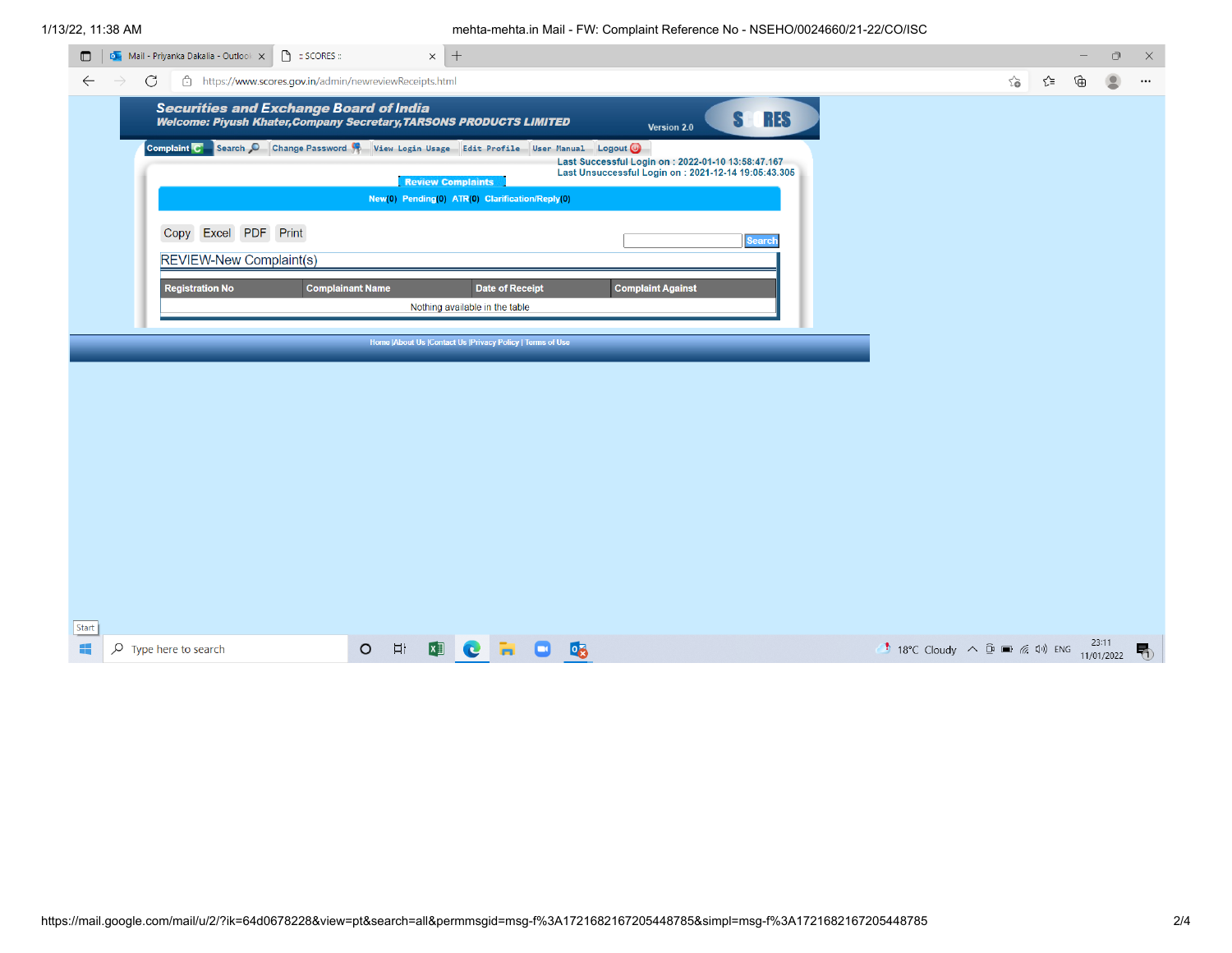## 1/13/22, 11:38 AM mehta-mehta.in Mail - FW: Complaint Reference No - NSEHO/0024660/21-22/CO/ISC

|                | 3/22, 11.30 AM                                                                                                              | Tribita-mentalin Mail - FW. Complaint Reference NO - NOEHO/0024000/21-22/CO/10C                                                         |
|----------------|-----------------------------------------------------------------------------------------------------------------------------|-----------------------------------------------------------------------------------------------------------------------------------------|
| $\blacksquare$ | $\times$ +<br><b>DE</b> Mail - Priyanka Dakalia - Outlook X<br>$\bigcap$ : SCORES :                                         | $\mathsf{X}% _{0}$<br>$\Box$                                                                                                            |
|                | $\leftarrow$<br>$\mathcal{C}$<br>https://www.scores.gov.in/admin/newreviewReceipts.html<br>$\rightarrow$                    | $\vec{c}$<br>∕`≡<br>⊕<br>$\bullet$<br>$\cdots$                                                                                          |
|                | <b>Securities and Exchange Board of India</b><br><b>Welcome: Piyush Khater, Company Secretary, TARSONS PRODUCTS LIMITED</b> | <b>RES</b><br><b>SH</b><br>Version 2.0                                                                                                  |
|                | Complaint C Search C Change Password W View Login Usage Edit Profile User Manual Logout C<br><b>Review Complaints</b>       | Last Successful Login on : 2022-01-10 13:58:47.167<br>Last Unsuccessful Login on : 2021-12-14 19:05:43.305                              |
|                | New(0) Pending(0) ATR(0) Clarification/Reply(0)                                                                             |                                                                                                                                         |
|                | Copy Excel PDF Print<br><b>REVIEW-New Complaint(s)</b>                                                                      | <b>Search</b>                                                                                                                           |
|                | <b>Registration No</b><br><b>Complainant Name</b><br><b>Date of Receipt</b><br>Nothing available in the table               | <b>Complaint Against</b>                                                                                                                |
|                | Home   About Us   Contact Us   Privacy Policy   Terms of Use                                                                |                                                                                                                                         |
|                |                                                                                                                             |                                                                                                                                         |
|                |                                                                                                                             |                                                                                                                                         |
|                |                                                                                                                             |                                                                                                                                         |
|                |                                                                                                                             |                                                                                                                                         |
|                |                                                                                                                             |                                                                                                                                         |
|                |                                                                                                                             |                                                                                                                                         |
|                |                                                                                                                             |                                                                                                                                         |
|                |                                                                                                                             |                                                                                                                                         |
|                |                                                                                                                             |                                                                                                                                         |
| Start          |                                                                                                                             |                                                                                                                                         |
| 疆              | $\overline{=}$<br><b>DCHOC</b><br>$\circ$<br>$O$ Type here to search                                                        | 23:11<br><b>1</b> 18°C Cloudy $\land$ $\bar{\mathbb{Q}}$ $\equiv$ $\mathbb{Z}$ $\downarrow$ $\downarrow$ ENG $\frac{23.11}{11/01/2022}$ |

**From:** Santosh Agarwal <[santosh@tarsons.in](mailto:santosh@tarsons.in)>

**Sent:** Monday, January 10, 2022 2:24 PM

To: Priyanka Dakalia <[priyanka@tarsons.in](mailto:priyanka@tarsons.in)>; 'Vanita Kanoi | Mehta & Mehta |' <[vanita@mehta-mehta.com](mailto:vanita@mehta-mehta.com)>; 'Pooja Dandekar' <pooja@mehtamehta.in>; 'Ashwini Inamdar | Mehta & Mehta |' <[ashwini.i@mehta-mehta.com](mailto:pooja@mehta-mehta.in)>; 'Suman Lahoti' <[suman@mehta-mehta.in](mailto:suman@mehta-mehta.in)>; Piyush Khater <[piyush@tarsons.in](mailto:piyush@tarsons.in)>; Govind Gupta <[govind@tarsons.in](mailto:govind@tarsons.in)>; 'N Shyam Kumar' <[shyam.kumar@kfintech.com](mailto:shyam.kumar@kfintech.com)>; [laxmi.rajyam@kfintech.com](mailto:laxmi.rajyam@kfintech.com) <[laxmi.rajyam@kfintech.com](mailto:laxmi.rajyam@kfintech.com)>

**Subject:** FW: Complaint Reference No - NSEHO/0024660/21-22/CO/ISC

[Quoted text hidden]